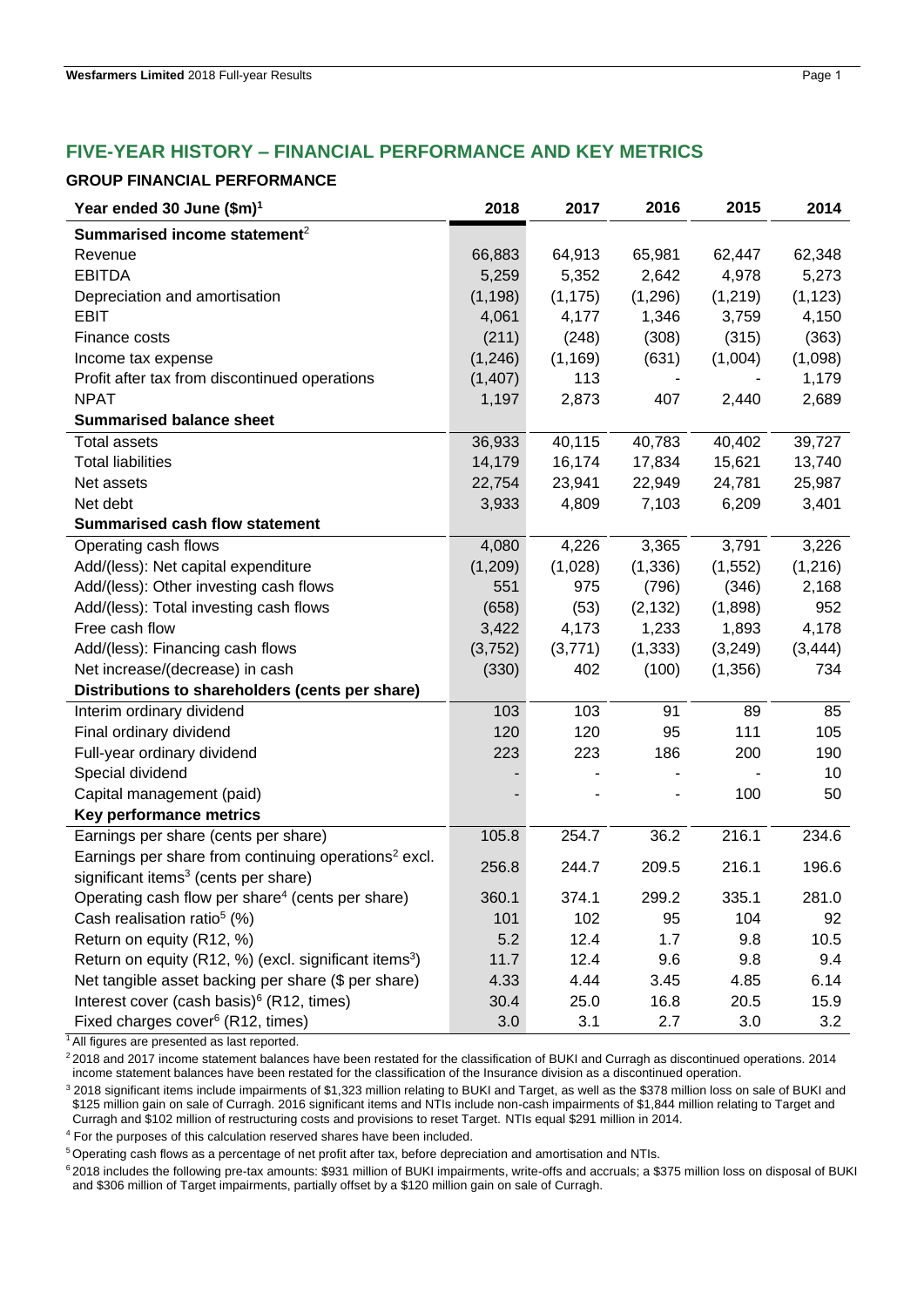### **DIVISIONAL KEY PERFORMANCE METRICS**

| Year ended 30 June (\$m) <sup>1</sup>                      | 2018   | 2017   | 2016   | 2015   | 2014   |
|------------------------------------------------------------|--------|--------|--------|--------|--------|
| <b>BUNNINGS AUSTRALIA AND NEW ZEALAND</b>                  |        |        |        |        |        |
| Revenue                                                    | 12,544 | 11,514 | 10,575 | 9,534  | 8,546  |
| EBITDA <sup>2</sup>                                        | 1,683  | 1,505  | 1,369  | 1,228  | 1,106  |
| Depreciation and amortisation                              | (179)  | (171)  | (156)  | (140)  | (127)  |
| EBIT <sup>2</sup>                                          | 1,504  | 1,334  | 1,213  | 1,088  | 979    |
| EBIT margin <sup>2</sup> $(\%)$                            | 12.0   | 11.6   | 11.5   | 11.4   | 11.5   |
| ROC (R12, %)                                               | 49.4   | 41.8   | 36.6   | 33.5   | 29.3   |
| Total sales growth (%)                                     | 8.8    | 8.9    | 11.0   | 11.5   | 11.6   |
| Total store sales growth <sup>3</sup> $(%)$                | 8.9    | 8.9    | 11.1   | 11.4   | 11.7   |
| Store-on-store sales growth <sup>3</sup> (%)               | 7.8    | 7.3    | 8.1    | 8.8    | 8.4    |
| <b>COLES</b>                                               |        |        |        |        |        |
| <b>Divisional performance</b>                              |        |        |        |        |        |
| Revenue                                                    | 39,388 | 39,217 | 39,242 | 38,201 | 37,391 |
| EBITDA <sup>4</sup>                                        | 2,151  | 2,256  | 2,475  | 2,347  | 2,157  |
| Depreciation and amortisation                              | (651)  | (647)  | (615)  | (564)  | (485)  |
| EBIT <sup>4</sup>                                          | 1,500  | 1,609  | 1,860  | 1,783  | 1,672  |
| EBIT margin <sup>4</sup> $(\%)$                            | 3.8    | 4.1    | 4.7    | 4.7    | 4.5    |
| ROC (R12, %)                                               | 9.2    | 9.7    | 11.2   | 11.0   | 10.3   |
| Capital expenditure (cash basis)                           | 715    | 805    | 797    | 941    | 1,016  |
|                                                            |        |        |        |        |        |
| Food & Liquor                                              |        |        |        |        |        |
| Revenue <sup>5</sup>                                       | 33,627 | 33,084 | 32,564 | 30,784 | 29,220 |
| Headline sales growth <sup><math>6,7</math></sup> (%)      | 2.1    | 2.0    | 5.1    | 5.3    | 4.7    |
| Comparable sales growth <sup>6,7</sup> (%)                 | 1.1    | 1.0    | 4.1    | 3.9    | 3.7    |
| <b>Convenience</b>                                         |        |        |        |        |        |
| Revenue                                                    | 5,761  | 6,133  | 6,678  | 7,417  | 8,171  |
| Total sales growth <sup>6,8</sup> (%)                      | (6.4)  | (7.8)  | (10.2) | (9.2)  | 4.1    |
| Total fuel volume growth <sup>6</sup> (%)                  | (16.8) | (13.6) | (4.4)  | (1.3)  | (3.5)  |
| Comparable fuel volume growth <sup>6</sup> (%)             | (17.8) | (16.0) | (7.9)  | (3.7)  | (3.9)  |
| Total convenience store sales growth <sup>6</sup> (%)      | 1.6    | 4.6    | 11.1   | 9.8    | 6.0    |
| Comparable convenience store sales growth <sup>6</sup> (%) | 1.6    | 1.7    | 6.9    | 6.8    | 5.5    |

<sup>1</sup> All figures are presented as last reported.

<sup>2</sup> Includes net property contribution for 2018 of \$33 million; 2017 of \$43 million; 2016 of \$46 million; 2015 of \$40 million; 2014 of \$13 million.

<sup>3</sup>Excludes sales related to Trade Centres and 'Frame and Truss'.

<sup>4</sup>2017 includes earnings of \$39 million related to the sale of Coles' interest in a number of joint venture properties to ISPT. 2014 excludes a \$94 million provision relating to restructuring activities within the Coles Liquor business (reported as a significant item).

<sup>5</sup> Includes property.

<sup>6</sup> Based on retail periods (rather than Gregorian reporting). Refer to Appendix One for applicable retail periods.

<sup>7</sup>Includes hotels, excludes gaming revenue and property.

<sup>8</sup> Includes fuel sales.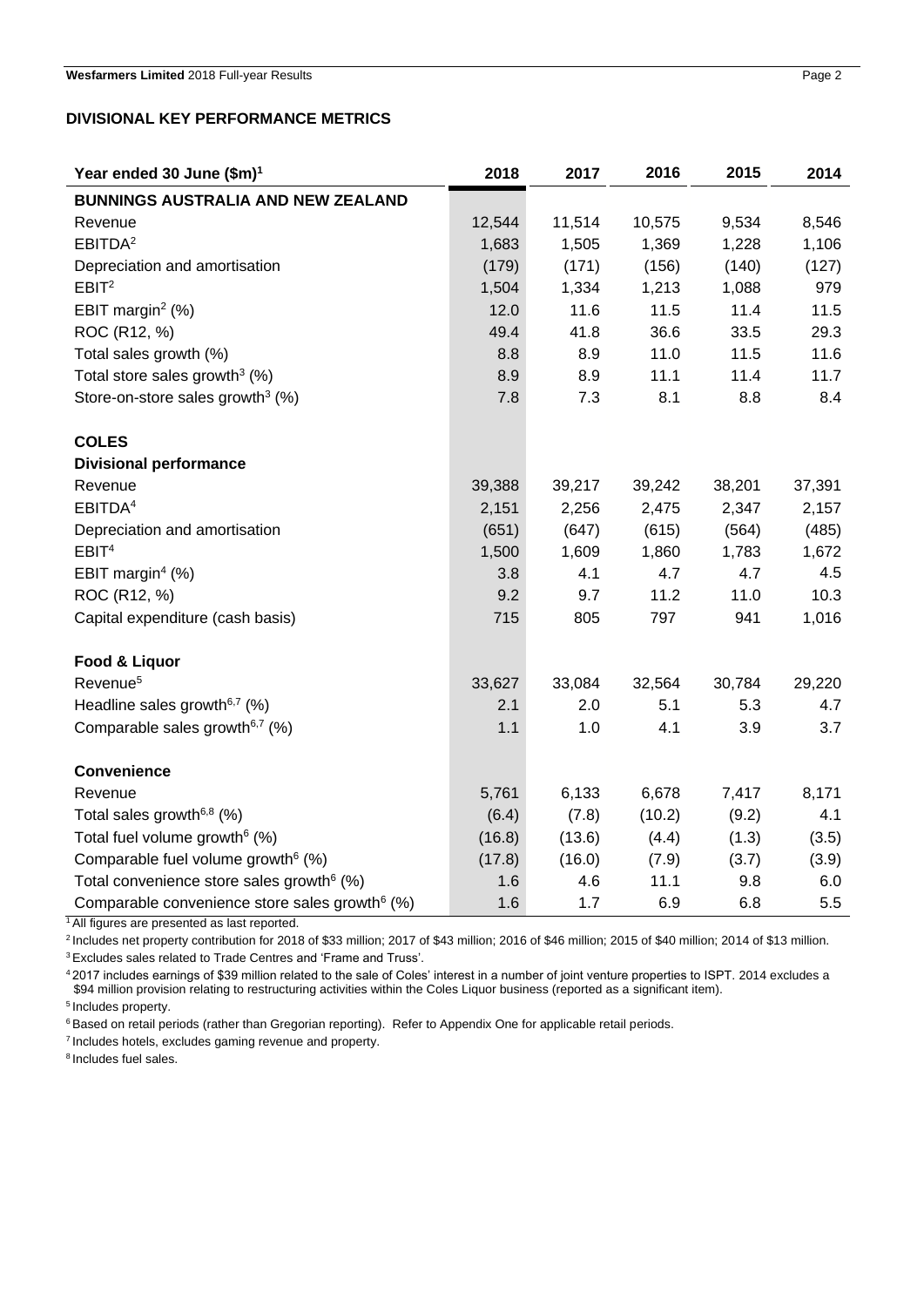### **DIVISIONAL KEY PERFORMANCE METRICS (CONTINUED)**

| Full-year ended 30 June (\$m) <sup>1</sup>                           | 2018  | 2017   | 2016  | 2015  | 2014  |
|----------------------------------------------------------------------|-------|--------|-------|-------|-------|
| <b>DEPARTMENT STORES DIVISION</b>                                    |       |        |       |       |       |
| <b>Divisional performance</b>                                        |       |        |       |       |       |
| Revenue                                                              | 8,837 | 8,528  | 8,646 | 7,991 | 7,710 |
| EBITDA <sup>2</sup>                                                  | 862   | 739    | 466   | 697   | 615   |
| Depreciation and amortisation                                        | (202) | (196)  | (191) | (175) | (163) |
| EBIT <sup>2</sup>                                                    | 660   | 543    | 275   | 522   | 452   |
| EBIT margin <sup>2</sup> $(\%)$                                      | 7.5   | 6.4    | 3.2   | 6.5   | 5.9   |
| ROC (R12, %)                                                         | 32.8  | 24.1   | 7.6   | 13.8  | 10.4  |
| Capital expenditure (cash basis)                                     | 293   | 225    | 292   | 296   | 240   |
| <b>Kmart</b>                                                         |       |        |       |       |       |
| Total sales growth $3$ (%)                                           | 8.0   | 7.9    | 13.5  | 8.2   | 0.9   |
| Comparable sales growth <sup>3</sup> $(%)$                           | 5.4   | 4.2    | 10.5  | 4.6   | 0.5   |
| <b>Target</b>                                                        |       |        |       |       |       |
| Total sales growth $3$ (%)                                           | (4.7) | (14.5) | 0.2   | (1.8) | (4.2) |
| Comparable sales growth <sup>3</sup> (%)<br>$\overline{\phantom{a}}$ | (5.1) | (14.9) | (0.4) | (1.0) | (5.3) |
| <b>OFFICEWORKS</b>                                                   |       |        |       |       |       |
| Revenue                                                              | 2,142 | 1,964  | 1,851 | 1,714 | 1,575 |
| <b>EBITDA</b>                                                        | 181   | 168    | 156   | 139   | 124   |
| Depreciation and amortisation                                        | (25)  | (24)   | (22)  | (21)  | (21)  |
| <b>EBIT</b>                                                          | 156   | 144    | 134   | 118   | 103   |
| EBIT margin (%)                                                      | 7.3   | 7.3    | 7.2   | 6.9   | 6.5   |
| ROC (R12, %)                                                         | 16.6  | 14.7   | 13.5  | 11.4  | 9.4   |
| Total sales growth (%)                                               | 9.1   | 6.1    | 8.1   | 8.8   | 4.7   |

<sup>1</sup> All figures are presented as last reported.

<sup>2</sup>2018 excludes \$306 million of pre-tax non-cash impairment in Target;

2017 includes \$13 million of restructuring costs associated with the planned relocation of Target's store support office;

2016 includes \$145 million of restructuring costs and provisions for Target, and excludes a \$1,266 million pre-tax non-cash impairment of Target;

2014 excludes \$677 million impairment of Target's goodwill (reported as an a significant item).

3 Based on retail periods (rather than Gregorian reporting). Refer to Appendix One for applicable retail periods.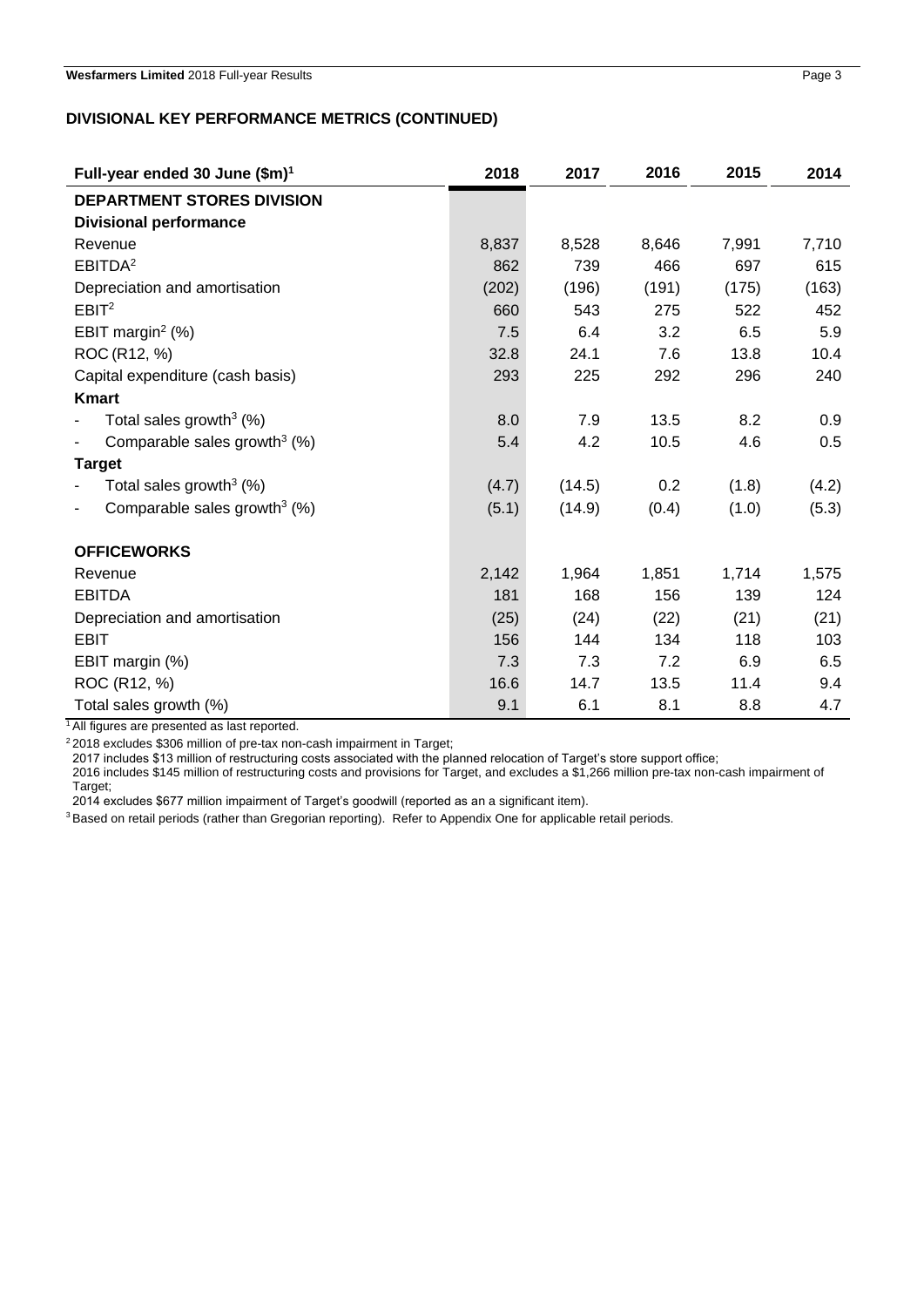## **DIVISIONAL KEY PERFORMANCE METRICS (CONTINUED)**

| Full-year ended 30 June (\$m) <sup>1</sup> | 2018  | 2017  | 2016  | 2015  | 2014  |
|--------------------------------------------|-------|-------|-------|-------|-------|
| <b>INDUSTRIALS</b>                         |       |       |       |       |       |
| <b>Divisional performance</b>              |       |       |       |       |       |
| Revenue                                    | 5,269 | 5,161 | 4,672 | 4,985 | 4,977 |
| <b>EBITDA</b>                              | 1,044 | 1,095 | 341   | 668   | 765   |
| Depreciation and amortisation              | (177) | (180) | (294) | (315) | (283) |
| <b>EBIT</b>                                | 867   | 915   | 47    | 353   | 482   |
| Capital expenditure (cash basis)           | 168   | 169   | 228   | 250   | 386   |
| <b>Chemicals, Energy and Fertilisers</b>   |       |       |       |       |       |
| Chemicals revenue                          | 932   | 813   | 910   | 840   | 730   |
| Energy revenue <sup>2,3</sup>              | 423   | 368   | 325   | 435   | 592   |
| Fertilisers revenue                        | 475   | 458   | 585   | 564   | 490   |
| Total revenue                              | 1,830 | 1,639 | 1,820 | 1,839 | 1,812 |
| EBITDA <sup>3,4</sup>                      | 469   | 472   | 400   | 345   | 314   |
| Depreciation and amortisation              | (79)  | (77)  | (106) | (112) | (93)  |
| EBIT <sup>3,4</sup>                        | 390   | 395   | 294   | 233   | 221   |
| ROC (R12, %)                               | 27.7  | 27.4  | 18.9  | 15.2  | 14.4  |
| Capital expenditure (cash basis)           | 60    | 44    | 60    | 56    | 172   |
| External sales volumes ('000 tonnes)       |       |       |       |       |       |
| Chemicals                                  | 1,056 | 979   | 1,021 | 912   | 807   |
| LPG <sup>3</sup>                           | 145   | 103   | 120   | 185   | 243   |
| Fertilisers                                | 988   | 956   | 1,080 | 1,036 | 939   |
| <b>Industrial and Safety</b>               |       |       |       |       |       |
| Revenue                                    | 1,750 | 1,776 | 1,844 | 1,772 | 1,621 |
| EBITDA <sup>5</sup>                        | 159   | 158   | 105   | 108   | 161   |
| Depreciation and amortisation              | (41)  | (43)  | (42)  | (38)  | (30)  |
| EBIT <sup>5</sup>                          | 118   | 115   | 63    | 70    | 131   |
| EBIT margin <sup>5</sup> $(%)$             | 6.7   | 6.5   | 3.4   | 4.0   | 8.1   |
| ROC (R12, %)                               | 8.4   | 8.4   | 4.7   | 5.5   | 11.6  |
| Capital expenditure (cash basis)           | 50    | 34    | 52    | 57    | 51    |

<sup>1</sup> All figures are presented as last reported.

<sup>2</sup> Includes interest revenue from Quadrant Energy loan notes and excludes intra-division sales.

<sup>3</sup> Includes Kleenheat (including east coast LPG operations prior to sale in February 2015) and ALWA prior to December 2013 divestment.

<sup>4</sup>2017 includes a profit on sale of land of \$22 million and \$33 million relating to WesCEF's share of revaluation gains in Quadrant Energy; 2016 includes \$32 million of one-off restructuring costs associated with the decision to cease PVC manufacturing;

2015 includes net \$10 million gain from one-off restructuring, comprising a gain on sale of Kleenheat's east coast LPG distribution business and asset writedowns, as well as insurance proceeds;

2014 includes ALWA earnings prior to December 2013 divestment (excludes \$95 million gain on sale).

<sup>5</sup>2016 includes \$35 million of restructuring costs associated with the 'Fit for Growth' transformation;

2015 includes \$20 million of restructuring costs.